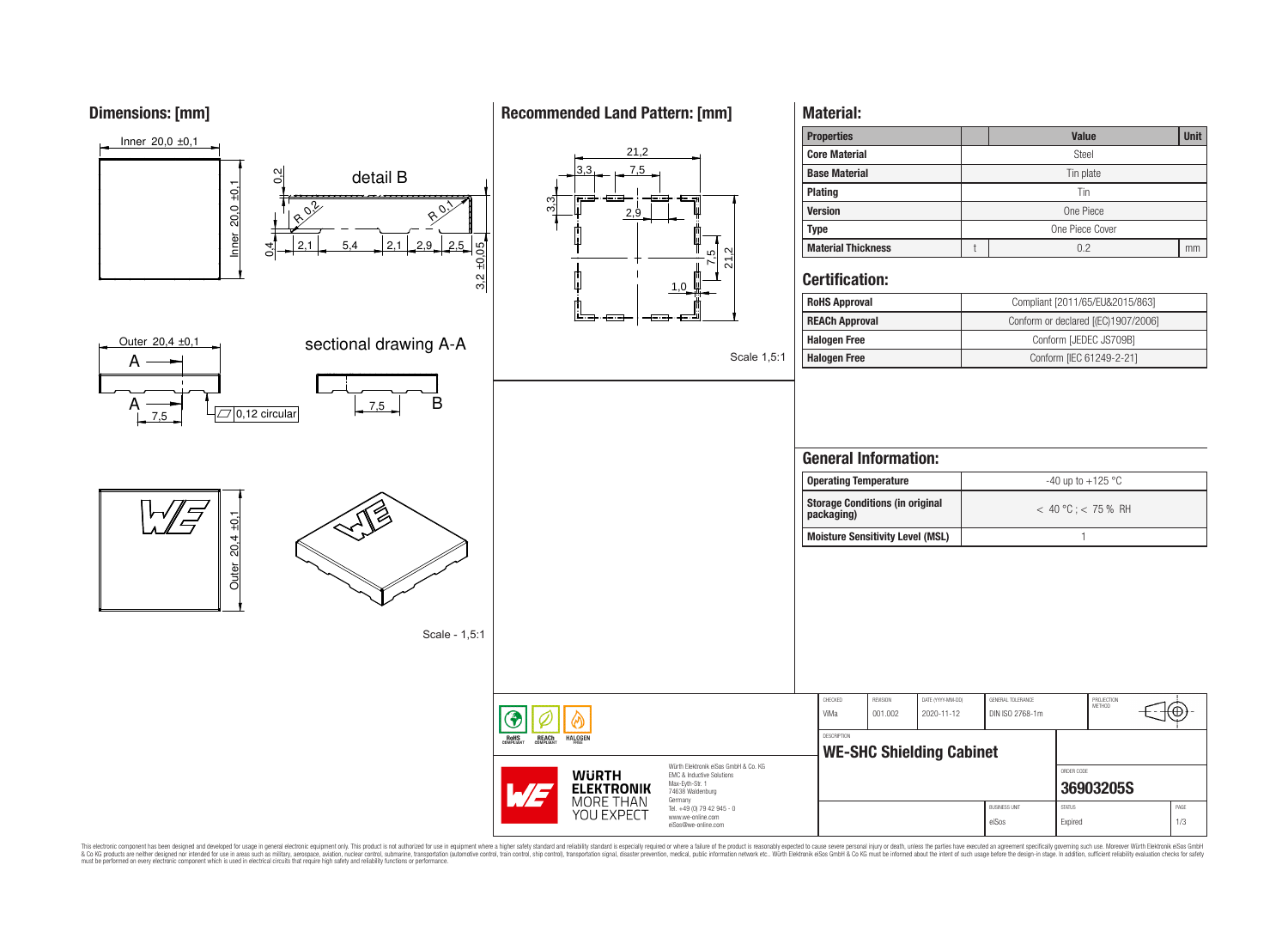# **Cautions and Warnings:**

# **The following conditions apply to all goods within the product series of WE-SHC of Würth Elektronik eiSos GmbH & Co. KG:**

### **General:**

- This electronic component is designed and manufactured for use in general electronic equipment.
- Würth Elektronik must be asked for written approval (following the PPAP procedure) before incorporating the components into any equipment in fields such as military, aerospace, aviation, nuclear control, submarine, transportation (automotive control, train control, ship control), transportation signal, disaster prevention, medical, public information network, etc. where higher safety and reliability are especially required and/or if there is the possibility of direct damage or human injury.
- Electronic components that will be used in safety-critical or high-reliability applications, should be pre-evaluated by the customer.
- The component is designed and manufactured to be used within the datasheet specified values. If the usage and operation conditions specified in the datasheet are not met, the wire insulation may be damaged or dissolved.
- Do not drop or impact the component, the component may be damaged.
- Würth Elektronik products are qualified according to international standards, which are listed in each product reliability report. Würth Elektronik does not warrant any customer qualified product characteristics beyond Würth Elektroniks' specifications, for its validity and sustainability over time.
- The responsibility for the applicability of the customer specific products and use in a particular customer design is always within the authority of the customer. All technical specifications for standard products also apply to customer specific products.

## **Product specific:**

### **Soldering:**

- The solder profile must comply with the technical product specifications. All other profiles will void the warranty.
- All other soldering methods are at the customers' own risk.
- Strong forces which may affect the coplanarity of the components' electrical connection with the PCB (i.e. pins), can damage the part, resulting in avoid of the warranty.

### **Cleaning and Washing:**

• Washing agents used during the production to clean the customer application might damage or change the characteristics of the component, marking or plating. Washing agents may have a negative effect on the long-term functionality of the product.

## **Potting:**

• If the product is potted in the customer application, the potting material might shrink or expand during and after hardening. Shrinking could lead to an incomplete seal, allowing contaminants into the component. Expansion could damage the component. We recommend a manual inspection after potting to avoid these effects.

### **Storage Conditions:**

- A storage of Würth Elektronik products for longer than 12 months is not recommended. Within other effects, the terminals may suffer degradation, resulting in bad solderability. Therefore, all products shall be used within the period of 12 months based on the day of shipment.
- Do not expose the components to direct sunlight.
- The storage conditions in the original packaging are defined according to DIN EN 61760-2.
- The storage conditions stated in the original packaging apply to the storage time and not to the transportation time of the components.

#### **Packaging:**

• The packaging specifications apply only to purchase orders comprising whole packaging units. If the ordered quantity exceeds or is lower than the specified packaging unit, packaging in accordance with the packaging specifications cannot be ensured.

#### **Handling:**

- Be careful when handling the component with bare hands, moisture on the skin may affect the component and its oxidation resistance.
- The temperature rise of the component must be taken into consideration. The operating temperature is comprised of ambient temperature and temperature rise of the component.The operating temperature of the component shall not exceed the maximum temperature specified.

These cautions and warnings comply with the state of the scientific and technical knowledge and are believed to be accurate and reliable. However, no responsibility is assumed for inaccuracies or incompleteness.

|  |                                                                         | CHECKED<br>ViMa                                              | REVISION<br>001.002                                                                                                                                                                                      | DATE (YYYY-MM-DD)<br>2020-11-12 | GENERAL TOLERANCE<br>DIN ISO 2768-1m |  | PROJECTION<br>METHOD          | ιΨ                       |           |             |
|--|-------------------------------------------------------------------------|--------------------------------------------------------------|----------------------------------------------------------------------------------------------------------------------------------------------------------------------------------------------------------|---------------------------------|--------------------------------------|--|-------------------------------|--------------------------|-----------|-------------|
|  | <b>HALOGEN</b><br><b>ROHS</b><br>COMPLIANT<br><b>REACH</b><br>COMPLIANT |                                                              | <b>DESCRIPTION</b><br><b>WE-SHC Shielding Cabinet</b>                                                                                                                                                    |                                 |                                      |  |                               |                          |           |             |
|  |                                                                         | <b>WURTH</b><br><b>ELEKTRONIK</b><br>MORE THAN<br>YOU EXPECT | Würth Elektronik eiSos GmbH & Co. KG<br><b>EMC &amp; Inductive Solutions</b><br>Max-Evth-Str. 1<br>74638 Waldenburg<br>Germany<br>Tel. +49 (0) 79 42 945 - 0<br>www.we-online.com<br>eiSos@we-online.com |                                 |                                      |  |                               | ORDER CODE               | 36903205S |             |
|  |                                                                         |                                                              |                                                                                                                                                                                                          |                                 |                                      |  | <b>BUSINESS UNIT</b><br>eiSos | <b>STATUS</b><br>Expired |           | PAGE<br>2/3 |

This electronic component has been designed and developed for usage in general electronic equipment only. This product is not authorized for use in equipment where a higher safely standard and reliability standard is espec & Ook produces the membed of the membed of the steam such as maility, aerospes, avidion, much membed membed member of the membed membed membed membed membed membed membed membed membed membed membed membed membed membed me